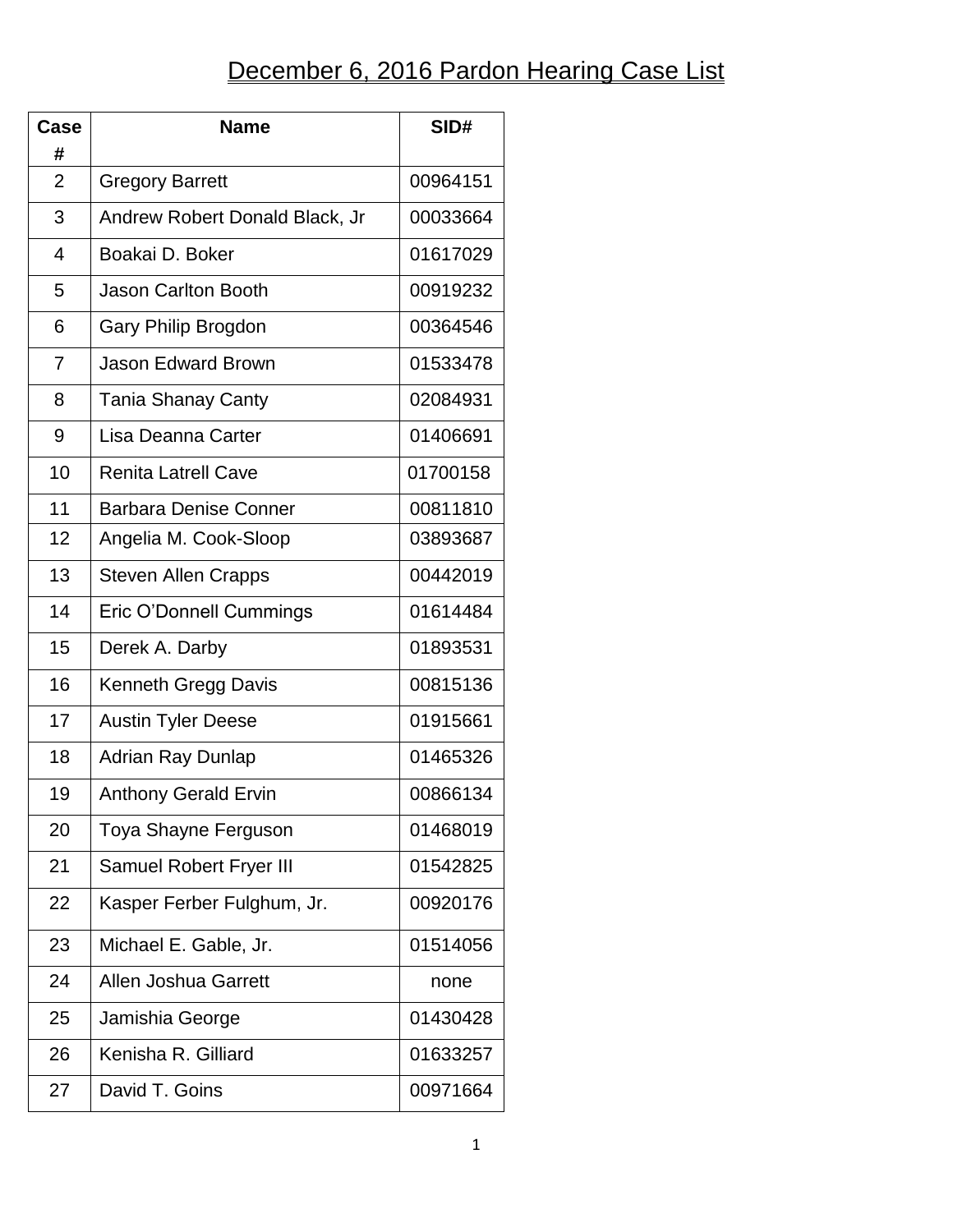## December 6, 2016 Pardon Hearing Case List

| 28 | Amy Darnella Green            | 02018021 |
|----|-------------------------------|----------|
| 29 | <b>John Julius Grissett</b>   | 01257104 |
| 30 | <b>Allison Monique Harley</b> | 01616225 |
| 31 | Phillip L. Jefferson          | 01237103 |
| 32 | Nancy L. Johnson              | 00724156 |
| 33 | Rhonda Saylors Jordan         | 01130722 |
| 34 | <b>Aaron Kelly</b>            | 00679650 |
| 35 | Michael James Martin          | 01565548 |
| 36 | Sammie Lewis McCullough, Jr.  | 00355502 |
| 37 | Elijah McKnight               | 00493973 |
| 38 | <b>Gabriel Miller</b>         | 00899972 |
| 39 | <b>Kevin Veincente Miller</b> | 01067692 |
| 40 | John Craig Moore              | 01094177 |
| 41 | <b>William Ervin Moore</b>    | 01726501 |
| 42 | William H. Musall             | 01390619 |
| 43 | Michael Dennis Nash           | 00282468 |
| 44 | <b>Crystal Pardue-Lipford</b> | 01457538 |
| 45 | <b>Morris Orell Parker</b>    | 00381484 |
| 46 | Karla L. Payne                | 01252825 |
| 47 | <b>Randy Jay Rice</b>         | 01330412 |
| 48 | Michael Shaun Richardson      | 01629388 |
| 49 | <b>Solomon Kevin Rivers</b>   | 00901144 |
| 50 | Regina Lakesa Robinson        | 01017077 |
| 51 | Stephen Rogers, Jr.           | 00608706 |
| 52 | Roxanne Elizabeth Rosa-Rosado | 01752952 |
| 53 | <b>Brenda M. Scott</b>        | 01825868 |
| 54 | George M. Shivers             | 01049912 |